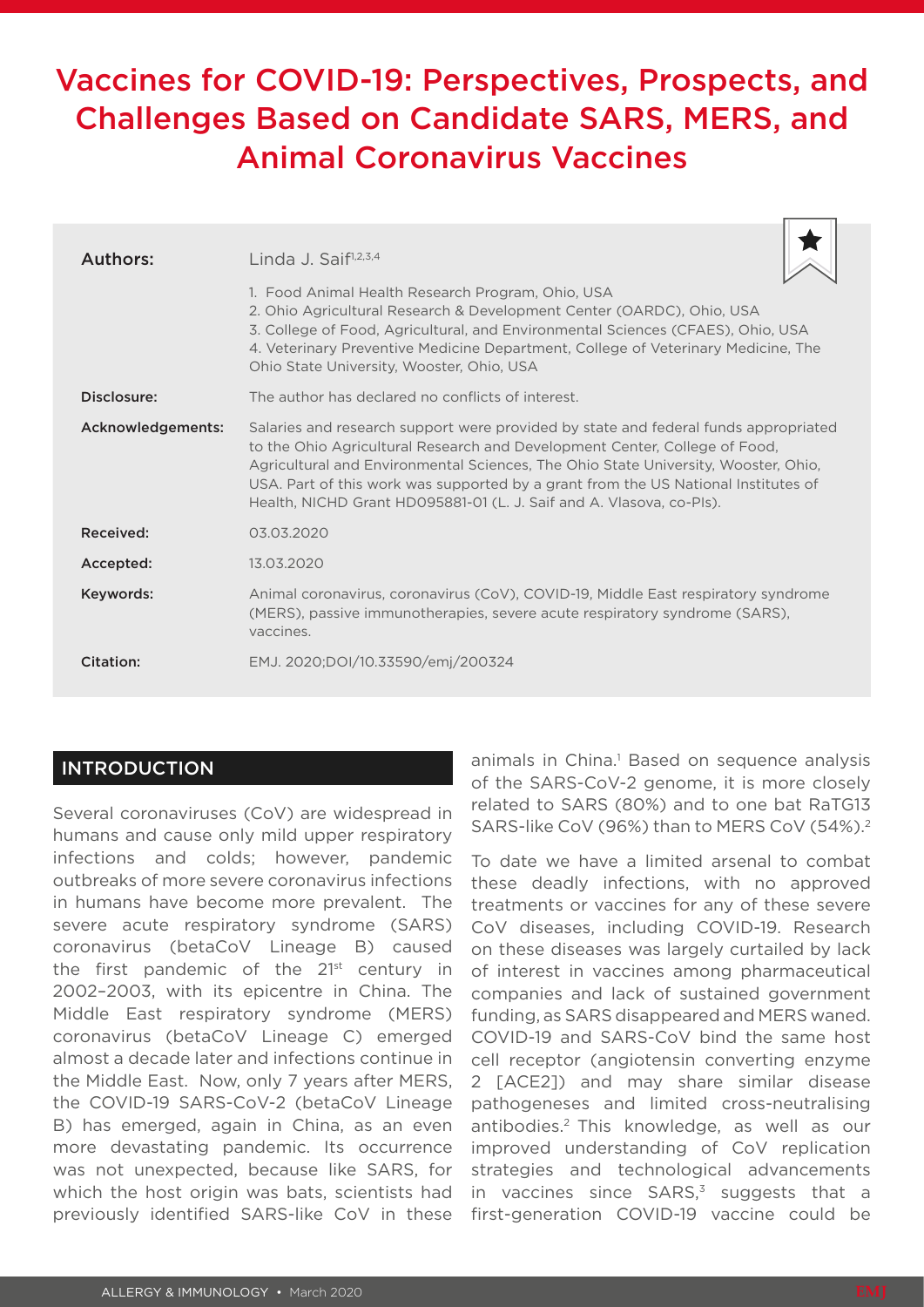forthcoming more rapidly than before but unfortunately may not be available to stem the current outbreak.

SARS-CoV-2 has a large single stranded positive RNA genome (29.88Kb) with approximately 12 open reading frames. Like all CoV, it encodes genes for four major structural proteins, specifically the nucleocapsid (N) associated with the RNA genome and three membrane proteins: the large spike (S) glycoprotein (uncleaved in SARS, cleaved in SARS-CoV-2 and infectious bronchitis virus [IBV] into amino-terminal S1 and carboxy-terminal S2); the integral membrane (M) glycoprotein; and the envelope (E) protein. The S protein contains the receptor binding domain (RBD) and functions in viral attachment (via S1) and membrane fusion (via S2) to host cells, as well as induction of neutralising (VN) antibodies that can block binding to the host receptor.<sup>2</sup> It is a major focus in vaccine development. For SARS-CoV, the M protein can also induce VN antibodies and the N protein contains T-cell epitopes, meaning they may also be vaccine targets.3,4,5

# COVID-19, SARS, AND MERS CANDIDATE VACCINES

No coronavirus vaccines to prevent respiratory infections in humans have been licensed. In animals, only IBV vaccines are licensed to prevent upper respiratory CoV infections in chickens.6,7 Like for SARS and MERS, several types of COVID-19 vaccines are proposed or in various stages of development.<sup>8</sup> Major criteria for all vaccines include safety and efficacy plus duration of immunity, but vaccines for pandemics also necessitate rapid development and high production capacity.3 Although classical inactive and attenuated vaccines are being evaluated, rapid production of these virus vaccines in large quantities in cell culture under biosafety level-3 conditions is challenging, and this limits their rapid deployment in the face of emerging pandemics. However, live attenuated CoV vaccines generated by reverse genetics from infectious virus clones by deletion of multiple key virulence determinants to prevent reversion (ExoN, nsp16, accessory proteins, etc.) remain the most immunologically robust, inducing mucosal, systemic, humoral, and

cell mediated immunity and broader crossprotection.4,5,6,9 As such, they are highly effective for priming immune responses in naïve hosts.<sup>6,10</sup> An ideal approach for an attenuated COVID-19 vaccine would be to first generate a temperaturesensitive mutant virus with restricted replication to the upper respiratory tract, and then apply reverse genetics to construct additional targeted attenuating mutations. In combination with a parenteral heterologous S and N protein booster vaccine, such an attenuated vaccine could also potentially elicit crossprotection against heterologous strains that spill over within a betaCoV lineage, such as bat SARS-like strains.<sup>1</sup>

Newer vaccine technologies include viral proteins (subunits or virus-like particles), recombinant viral vectors, or nucleic acid vaccines. The latter two have the advantage of providing universal vaccine platforms amenable to introduction of new antigenic targets from emerging viruses. $3$  They mimic attenuated vaccines by infecting host cells or inducing endogenously produced antigenic proteins to generate both antibody and T-cell immune responses.<sup>3,4,5,9</sup> COVID-19 candidate vaccines under development include S protein or RBD subunit vaccines and replicating or non-replicating vector vaccines expressing mainly S protein or the RBD.<sup>8</sup> Vaccines should be based on a consensus S gene to account for variability among strains. Other vaccines are based on nucleic acid constructs such as DNA plasmids or mRNA vaccines that encode S or RBD proteins expressed in host cells.4,5,9 Although DNA vector vaccines may be safe, stable, and rapidly produced, their immunogenicity and efficacy in humans is not yet proven. SARS and MERS CoV DNA vaccines often have greater efficacy in DNA prime/ heterologous boost (S/S1 proteins, inactivated virus, or recombinant viral vectors) regimens.4,5,9 DNA vaccine administration by electroporation and its possible genomic integration and persistence are remaining issues.3 mRNA vaccines are used as templates for endogenous protein production in the vaccine recipient. Delivery of the mRNA vaccine is enhanced by use of lipid nanoparticles for intramuscular  $(1M)$  or intradermal administration.<sup>3</sup> An mRNA vaccine for COVID-19 is the first to advance to initial Phase I safety trials in humans in the USA. A potential advantage of mRNA vaccines is the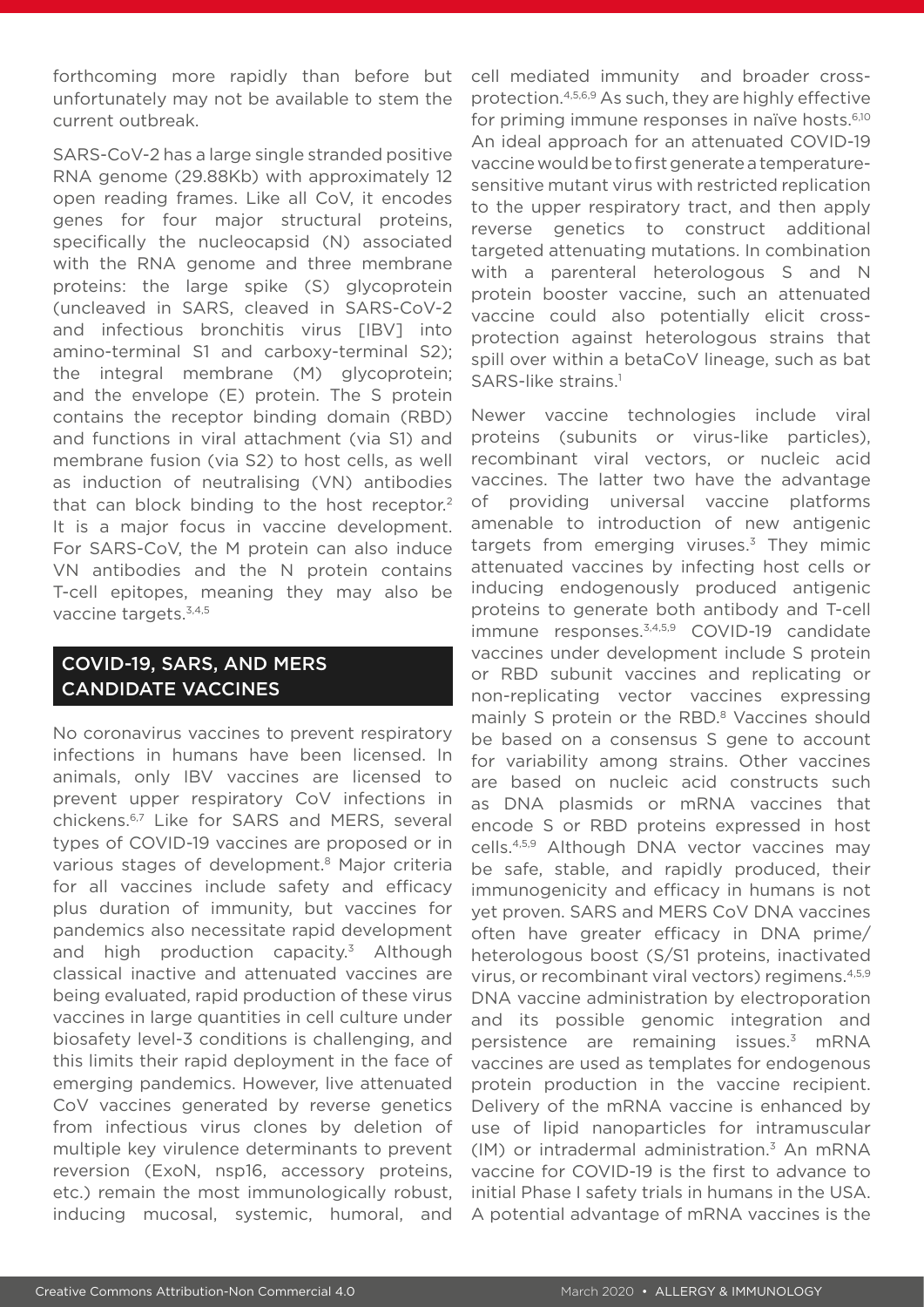anticipated development of a portable mRNA 'printing' facility to produce large quantities of mRNA.

Recombinant vector vaccines in various stages of development for SARS or MERS include recombinant adenovirus (Ad) vectors with CHAd63 from chimpanzees used to overcome the widespread pre-existing immunity to human adenoviruses (Ad 5 etc.).4,5,9 Recombinant Ad vectors expressing SARS-CoV S or N proteins or MERS-CoV S proteins elicited variable levels of protection in mouse, ferret, or nonhuman primate (NHP) challenge models.<sup>4,5,9</sup> Other candidate vectored vaccines for SARS or MERS include poxvirus vectors (such as modified vaccinia ankara [MVA]), parainfluenza, measles virus, Newcastle disease virus (NCD), and vesicular stomatitis virus which express the SARS- or MERS-CoV S protein or S and N proteins.4,5,9 They induced variable levels of protection, as mostly accessed in mouse models, including transgenic mice expressing human ACE2 or dipeptidyl peptidase 4, the MERS-CoV host receptor. Notably some of the candidate vaccines (MVA and NCD MERS-CoV S) were also tested in the MERS intermediate animal host, dromedary camels, and shown to induce VN antibodies and, for MVA, protection against nasal shedding.9 It is important to design vaccines for livestock that serve as intermediate hosts to curtail spill over into humans. A similar vaccine strategy would entail use of poultry or swine influenza vaccines to limit transmission of potentially high-risk zoonotic influenza viruses to humans.

Safety is of major concern for vaccines and as such it is important to investigate adverse events or vaccine-induced immunopathology evident during candidate vaccine studies in animal models. Eosinophil-related lung pathology was observed in mice vaccinated with formalin and ultraviolet-inactivated SARS vaccine<sup>4</sup> or γ-irradiated inactivated MERS-CoV vaccine post-murine challenge; however, adding toll-like receptor agonists to an ultraviolet-inactivated SARS-CoV vaccine reduced the Th2-associated lung pathology.<sup>9</sup> In one ferret study, the MVA-S vaccine was associated with liver pathology, but this was not evident in other studies.<sup>4</sup> In tests of a SARS-S protein candidate vaccine, antibodydependent enhancement (ADE) of infection was reported post-challenge in hamsters,<sup>4</sup> but

not in mice using an S protein nanoparticle vaccine for MERS.<sup>9</sup> ADE has remained a long-term obstacle to the development of safe vaccines for feline infectious peritonitis, a systemic CoV infection of cats.<sup>6,10</sup> In feline infectious peritonitis-infected cats, ADE was triggered by antibody-mediated virus entry into macrophages via Ig Fc receptors. The inconsistencies in these events among animal models necessitates an improved understanding of the biological basis for their occurrence and a better knowledge of human immunology to avoid similar reactions in humans.

# CORONAVIRUS VACCINE STRATEGIES BASED ON CORONAVIRUS PATHOGENESIS IN THE HOST

COVID-19 vaccination strategies would be aided by a clearer understanding of SARS-CoV-2 pathogenesis in humans, the correlates of protection, and the duration of natural immunity. An understanding of the pathogenesis of SARS-CoV-2, including the target organs infected and the route of virus dissemination to these organs, will assist in development of vaccines to block viral dissemination and prevent infection of the target organs. An important consideration is if SARS-CoV-2 targets the lungs to cause pneumonia via viraemia or after an upper respiratory infection. If the latter, then IN vaccines using live replicating vectors or attenuated viruses that effectively induce local mucosal immunity could protect the upper and, consequently, the lower respiratory tracts and reduce nasal shedding. An example is the current use of a live attenuated influenza virus vaccine that induces mainly local IgA antibodies and fewer systemic antibodies, yet elicits protection.<sup>11</sup>

Alternatively, if the lungs (or other organs) are the major sites of infection via viraemia, then parenteral (IM) vaccines that elicit sufficient VN antibodies in serum to block viraemia and are also transudated to the lungs (and other target organs) may effectively block infection. This would be equivalent to the IM application of inactivated influenza vaccine to prevent respiratory infections in humans. Additionally, in people who have recovered from COVID-19 and are primed to the virus (again, like seasonal influenza), a parental vaccine alone, such as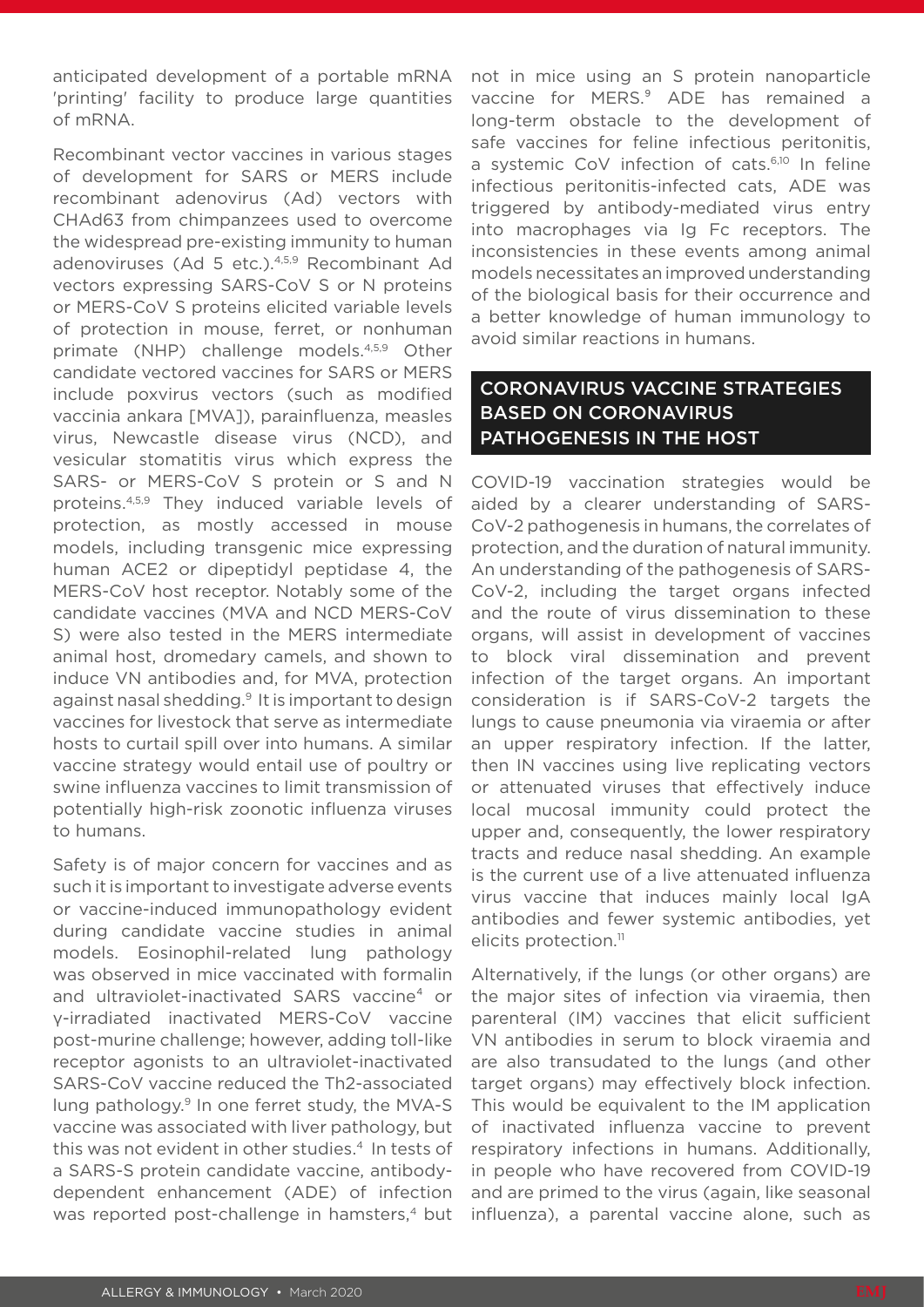a subunit S or RBD protein, may be effective as an annual booster vaccine. This would enhance memory B- and T-cell responses and immunity, and prevent virus reinfections. Diarrhoea and foecal shedding were reported in some COVID-19 patients,<sup>12</sup> so for this scenario, oronasal vaccines may be more effective. Thus, COVID-19 vaccines will likely be used in three populations: naïve susceptible individuals with no immunity; recovered, including subclinically infected, individuals, with various levels of immunity; and in people who have pre-existing immunity to SARS and MERS. Therefore the immunogenicity, protective potential, or adverse effects of candidate vaccines may vary among such populations. Assessing pre-existing levels of immunity will be important to validate vaccine effectiveness and safety in each population and in the various age groups within each population, but especially in the elderly with the highest death rates.

## ANIMAL MODELS FOR SARS, MERS, AND COVID-19 CORONAVIRUSES

A variety of small animal models have been used to test vaccines for SARS- and MERS-CoV.4,5,9 They include NHP (macques, African Green monkeys), mice, hamsters, and ferrets. These as well as additional animals, including susceptible livestock species, should be studied to define which models best mimic human COVID-19 infections and the potential correlates of protection. As with most animal models, none fully recapitulate the disease pathogenesis in humans or replicate human physiology and immune responses: all have advantages and limitations. The robustness of inbred mice models that do not reproduce SARS or MERS disease has been improved by the use of aged mice, mouse-adapted SARS or MERS strains, and hACE2 or DPP4 transgenic mice, respectively.4,5,9 Ferrets, also used as an influenza model, reflect SARS pathogenesis in humans including fever, nasal shedding, and lung pathology;<sup>4</sup> however, their less wellcharacterised immune systems and lack of reagents compared to mouse models are a limitation. Pigs are susceptible to infection with MERS-CoV<sup>13</sup> and SARS<sup>14</sup> and and if susceptible to SARS-CoV-2, they are potentially a relevant model because they are outbred and their

physiology, metabolism, respiratory anatomy, and immune responses resemble those of humans.<sup>15</sup> Although NHP better reflect humans, they too do not manifest all of the clinical signs, disease, and immune parameters in humans and are limited in availability.

With all of these models, the major concern is how well they will predict vaccine immune responses, including adverse events, and protection in humans. Because clinical trials are now underway for three MERS vaccines,<sup>8</sup> once they are tested in humans in the ongoing MERS outbreak settings, the results should reveal how well data from these models predict human responses to CoV and protection. Much could be learned about CoV pathogenesis, factors that influence shedding and transmission, and safety and immunity induced by candidate vaccines in the susceptible intermediate host species. Although currently unknown for COVID-19, only limited studies have been done in camels infected or vaccinated with MERS-CoV.9 Use of an effective MERS vaccine in camels is also an important strategy to block ongoing transmission to humans.

# LESSONS FROM ANIMAL CORONAVIRUS VACCINES

To prevent CoV infections in livestock and poultry, most of the current licensed CoV vaccines are either inactive, attenuated, or live vector (porcine epidemic diarrhoea virus) vaccines (comparisons with SARS and testing of new-generation vaccines are reviewed<sup>6,10</sup>). None are completely efficacious in animals. The gastrointestinal tract is the major site of CoV infection in many animals, and severity is greatest in neonates. As such, oral attenuated vaccines were developed for use in pregnant animals, both to prevent disease in the mother and also to induce high levels of passive IgA antibodies in milk that are transferred to neonates via suckling to prevent intestinal infection. In studies of swine, milk IgA, but not serum IgG antibodies were correlates of passive immunity to enteric CoV infections of neonates.6,10

The only licensed animal CoV vaccines targeted to prevent respiratory CoV infections are IBV vaccines for chickens.<sup>6,7,10</sup> However, unlike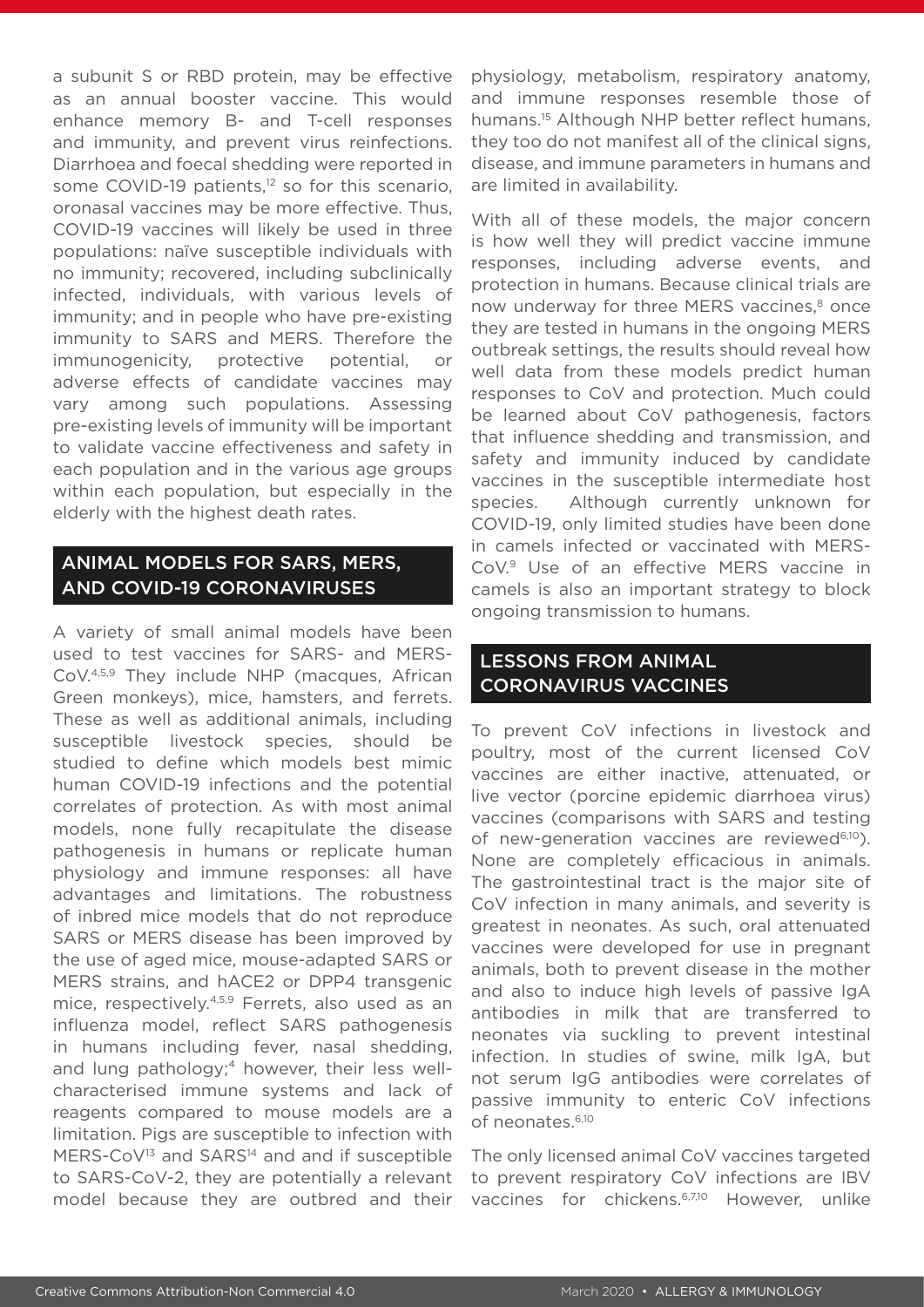SARS-CoV-2 which causes atypical pneumonia, IBV causes an upper respiratory infection with infection of bronchi, severe disease in young chicks, and infection of the kidney and reproductive tract by some strains. Both live attenuated and inactivated IBV vaccines are licensed, with the latter also used in an attenuated prime/inactivated boost vaccine regimen. The correlates of protection against IBV clinical disease are uncertain, but high levels of serum VN antibodies are suggested to prevent viral dissemination from the respiratory tract, thus blocking infection of the reproductive tract and kidneys. Generally, live attenuated or certain replicating vectored vaccines were more effective in fewer doses than inactivated IBV or subunit vaccines. Problems encountered in vaccine protection include the existence of multiple serotypes/ subtypes of IBV which fail to cross-protect, variation in virulence among IBV field strains, and reduced but not eliminated nasal shedding.

Bovine CoV (BCoV) is pneumoenteric and causes diarrhoea and respiratory disease in cattle.6,10 Upper respiratory reinfections are common with repeated nasal shedding episodes. It is endemic and most cattle are seropositive, but antibody titers wane unless boosted by reinfections or vaccines. In spite of its economic impact, no respiratory vaccines have been developed to prevent BCoV-associated pneumonia in calves or in feedlot cattle. In cattle naturally infected with BCoV, high serum antibody titers have been correlated with protection of feedlot cattle against BCoV-induced pneumonia and shedding associated with the bovine respiratory disease complex. Also application of a live attenuated BCoV vaccine (licensed for oral use to prevent BCoV diarrhoea) in cattle on entry to a feedlot reduced the risk of treatment for bovine respiratory disease complex. Because MERS-CoV is endemic in camels (which, like cattle, are ruminants) in Saudi Arabia and camels are mostly seropositive to MERS-CoV, a similar approach, but using an IM or IN S protein subunit or inactivated MERS-CoV as a safe booster vaccine, could be successful to reduce virus shedding and transmission to humans.

The porcine respiratory coronavirus (PRCV) resembles SARS-CoV-2 infections in many important clinicopathological aspects

(aerogenic spread via droplets, tropism for the lung, and interstitial pneumonia affecting 5-60% of the lung).<sup>6,10</sup> Despite the lung lesions, many PRCV infections are clinically mild. Respiratory coinfections, dose, route of infection, and immunosuppression (corticosteroids) are cofactors that exacerbate the severity of PRCV and also BCoV infections.<sup>6,10</sup> These cofactors may play a role in the severity of COVID-19 or enhanced virus transmission by superspreaders. Although no vaccines have been developed for PRCV, an Ad5 vector vaccine expressing the PRCV S protein inoculated oronasally into pigs reduced but did not prevent PRCV nasal shedding and elicited a rapid anamnestic VN antibody response post-challenge.

#### CONCLUSIONS AND CHALLENGES FOR COVID-19 VACCINEDEVELOPMENT

In the face of a pandemic, rapid development, production, and deployment of first-generation vaccines are critical. Synthetic nucleic acid (DNA, mRNA) priming vaccines in combination with S (and possibly N) protein booster vaccines are leading candidates based on the above criteria. An approach used to expedite veterinary vaccines during epidemics is to issue conditional licensures; for COVID-19 these could be based on human clinical data confirming safety and adequate levels of protection to reduce fatalities in the highest risk groups (elderly and patients with comorbidities, healthcare workers). Second-generation, more potent, or efficacious vaccines to prevent disease, deaths, and reduce shedding, as discussed, should be developed in parallel for future deployment.

Most candidate vaccines are predicated on the induction of serum VN antibodies and systemic cell-mediated immune responses in the animal models as indicators of protection, but the correlates of immunity to COVID-19 in humans are unknown. Mucosal immune responses may be important, particularly to reduce nasal shedding. A possible scenario is that vaccines will prevent severe disease and deaths, but may not eliminate nasal shedding, allowing continued transmission. Achieving sterilising immunity at mucosal surfaces is a major challenge to prevent virus shedding and mucosal immunity is often short-lived, requiring multiple booster vaccine doses.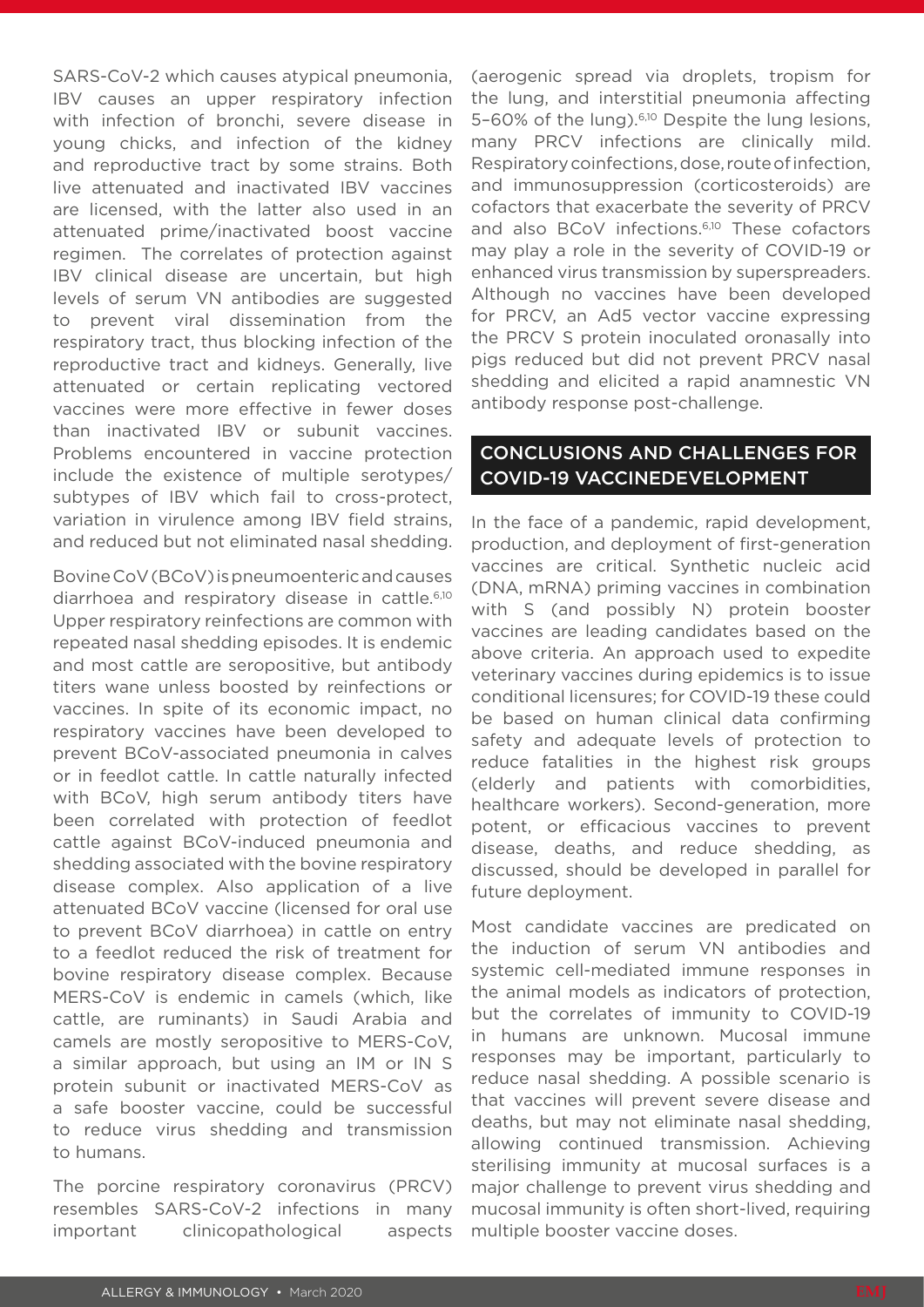The elderly and those with chronic conditions or comorbidities are at greater risk of severe disease or mortality, yet many existing vaccines (such as for influenza) have reduced efficacy in these groups. Alternative vaccination approaches such as better adjuvants and multiple or higher doses, like for high-dose inactivated influenza vaccines, may be needed to confer protection in these vulnerable groups. Animal models also need to mimic these parameters.

The pathogenesis of COVID-19 in humans is unclear, and as such vaccine strategies may need to be altered if the virus infects both the respiratory and intestinal tracts (pneumoenteric, like BCoV) and is also shed in faeces. Oronasal vaccine prime and parenteral S vaccine booster may be optimal to prevent both enteric and respiratory infections and faecal and nasal shedding as used for some animal CoV vaccines.

Future spill over of SARS or SARS-CoV-2 like CoVs from animal reservoirs is likely. New approaches are needed to generate vaccines that can induce broader heterologous and cross-protective immunity against CoV within each betaCoV lineage. This will require focus on additional proteins (S2, N, etc.) and conserved epitopes that induce broad cross-reactive and cross-protective immunity.

The lack of vaccines to induce active immunity warrants the rapid development and application of passive immunisation approaches to treat patients both prophylactically and therapeutically. The most timely would be convalescent plasma therapy using plasma containing antibodies from recovered patients as an empirical treatment during the COVID-19 outbreak followed by confirmatory double blind trials. A shorter hospital stay and reduced mortality was reported in plasma-treated versus untreated SARS patients.16 If effective, plasma banks with blood donated by the substantial numbers of recovered COVID-19 individuals could be established promptly.

Monoclonal antibodies (MAB) against the target viral proteins can be produced rapidly and are important to map the epitopes that confer protective and cross-reactive immune responses as confirmed by administration of the MAB to SARS-CoV-2 challenged animals. The protective MAB can guide vaccine design and most importantly can provide passive immunoprophylactics for COVID-19 in patients.17 A recent relevant strategy used mRNA encoding respiratory syncytial virus MAB (palinozumab) delivered to the lung via intratracheal aerosols.18 Nanobodies (camelid variable heavy-chain antibodies) developed for MERS provided passive immunotherapy in a mouse model, and represent another promising approach.19

#### References

- 1. Ng OW, Tan YJ. Understanding bat SARS-like coronaviruses for the preparation of future coronavirus outbreaks - Implications for coronavirus vaccine development. Hum Vaccine Immunother. 2017;13(1):186-9.
- 2. Zhou P et al. A pneumonia outbreak associated with a new coronavirus of probable bat origin. Nature. 2020;579:270-3.
- 3. Rauch S et al. New vaccine technologies to combat outbreak situations. Front Immunol. 2018;9:1963.
- 4. Roper RL, Rehm KE. SARS vaccines: where are we? Expert Rev Vaccines. 2009;8(7):887-98.
- 5. Enjuanes L et al. Vaccines to prevent severe acute respiratory syndrome coronavirus-induced disease. Virus Res. 2008;133(1):45-62.
- 6. Saif LJ. "Coronaviruses of domestic livestock and poultry: Interspecies transmission, pathogenesis and immunity", Perlman, S et al (eds), Nidovirales (2017), Washington, DC: American Society of Microbiology, pp. 279-98..
- 7. Jordan B. Vaccination against infectious bronchitis virus: a continuous challenge. Vet Microbiol. 2017;206:137-43.
- 8. World Health Organization (WHO). Coronavirus disease (COVID-2019) R&D. Available at: https://www.who. int/blueprint/priority-diseases/keyaction/novel-coronavirus/en/. Last Accessed: 13 March 2020.
- 9. Schindewolf C, Menachery VD. Middle east respiratory syndrome vaccine candidates: cautious optimism. Viruses. 2019;11(1). pii: E74.
- 10. Saif LJ, "Animal coronaviruses:

lessons for SARS". Knobler S et al. (eds) Learning from SARS: Preparing for the next disease outbreak (2004). Washington, DC: National Academies Press, pp. 138-49..

- 11. Rudraraju R et al. How live attenuated vaccines can inform the development of broadly cross-protective influenza vaccines. J Infect Dis. 2019;219 (Supplement1):S81-7.
- 12. Wölfel R et al. Virological assessment of hospitalized cases of coronavirus disease 2019. medRxiv preprint doi:https://doi.org/10.1101/2020.03.05 .20030502
- 13. Vergara-Alert J et al. Livestock susceptibility to infection with middle east respiratory syndrome coronavirus. Emerg Infect Dis. 2017;23(2):232-40.
- 14. Chen W et al. 2005. SARS-associated coronavirus transmitted from human